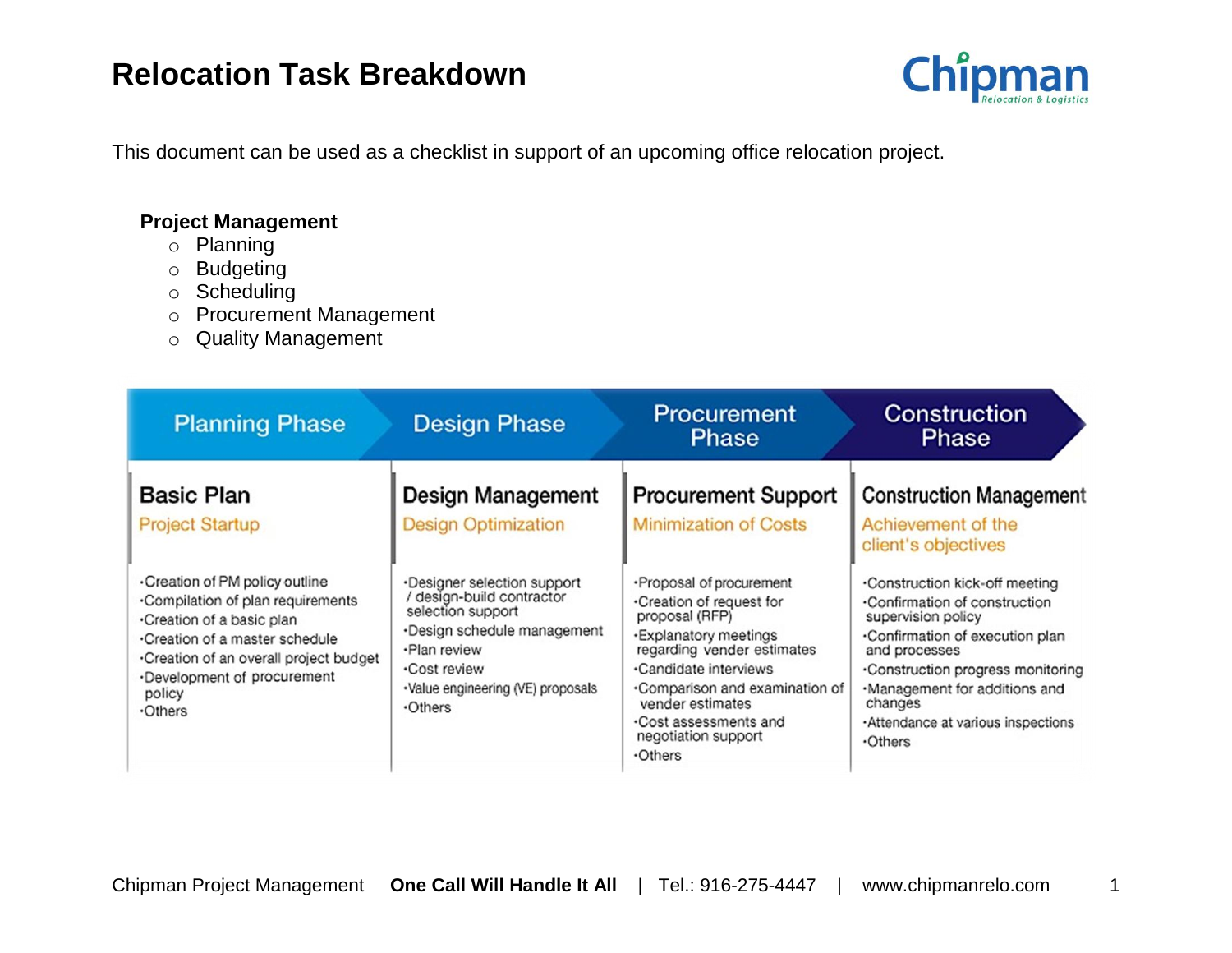

| <b>Requirements Definition</b><br><b>New Office Location</b><br>$\Omega$<br><b>Customer Base Analysis</b><br>$\circ$<br><b>Physical Office Structure</b><br>$\circ$<br><b>Constraint Identification</b><br>$\bigcirc$<br><b>Staffing Plan</b><br>$\circ$ | <b>Todo List</b> |
|----------------------------------------------------------------------------------------------------------------------------------------------------------------------------------------------------------------------------------------------------------|------------------|
| <b>New Office Site Selection</b>                                                                                                                                                                                                                         |                  |
| <b>Contract / Lease New Facility</b><br>$\circ$                                                                                                                                                                                                          |                  |
| <b>Facilities Access Agreement</b><br>$\circ$                                                                                                                                                                                                            |                  |
| <b>New Office Location</b><br>$\bigcirc$                                                                                                                                                                                                                 |                  |
| <b>Notify Existing Realtor</b><br>$\circ$                                                                                                                                                                                                                |                  |
|                                                                                                                                                                                                                                                          |                  |
| <b>New Office Design</b>                                                                                                                                                                                                                                 |                  |
| <b>Architectural Drawings</b><br>$\circ$                                                                                                                                                                                                                 |                  |
| Interior<br>$\bigcirc$                                                                                                                                                                                                                                   |                  |
| <b>Computer Room</b><br>$\circ$                                                                                                                                                                                                                          |                  |
| <b>Product Lab</b><br>$\circ$                                                                                                                                                                                                                            |                  |
| <b>Offices</b><br>$\circ$                                                                                                                                                                                                                                |                  |
| Boardroom<br>$\circ$                                                                                                                                                                                                                                     |                  |
| <b>Meeting Rooms</b><br>O                                                                                                                                                                                                                                |                  |
| <b>Cubicles</b><br>$\circ$                                                                                                                                                                                                                               |                  |
| Reception<br>O                                                                                                                                                                                                                                           |                  |
| Open Areas<br>O                                                                                                                                                                                                                                          |                  |
| <b>Employee Areas</b><br>O<br><b>Bathrooms</b>                                                                                                                                                                                                           |                  |
| $\circ$<br><b>Exterior</b>                                                                                                                                                                                                                               |                  |
| O<br>Veranda<br>∩                                                                                                                                                                                                                                        |                  |
| Parking<br>O                                                                                                                                                                                                                                             |                  |
| <b>Interior Design</b><br>$\circ$                                                                                                                                                                                                                        |                  |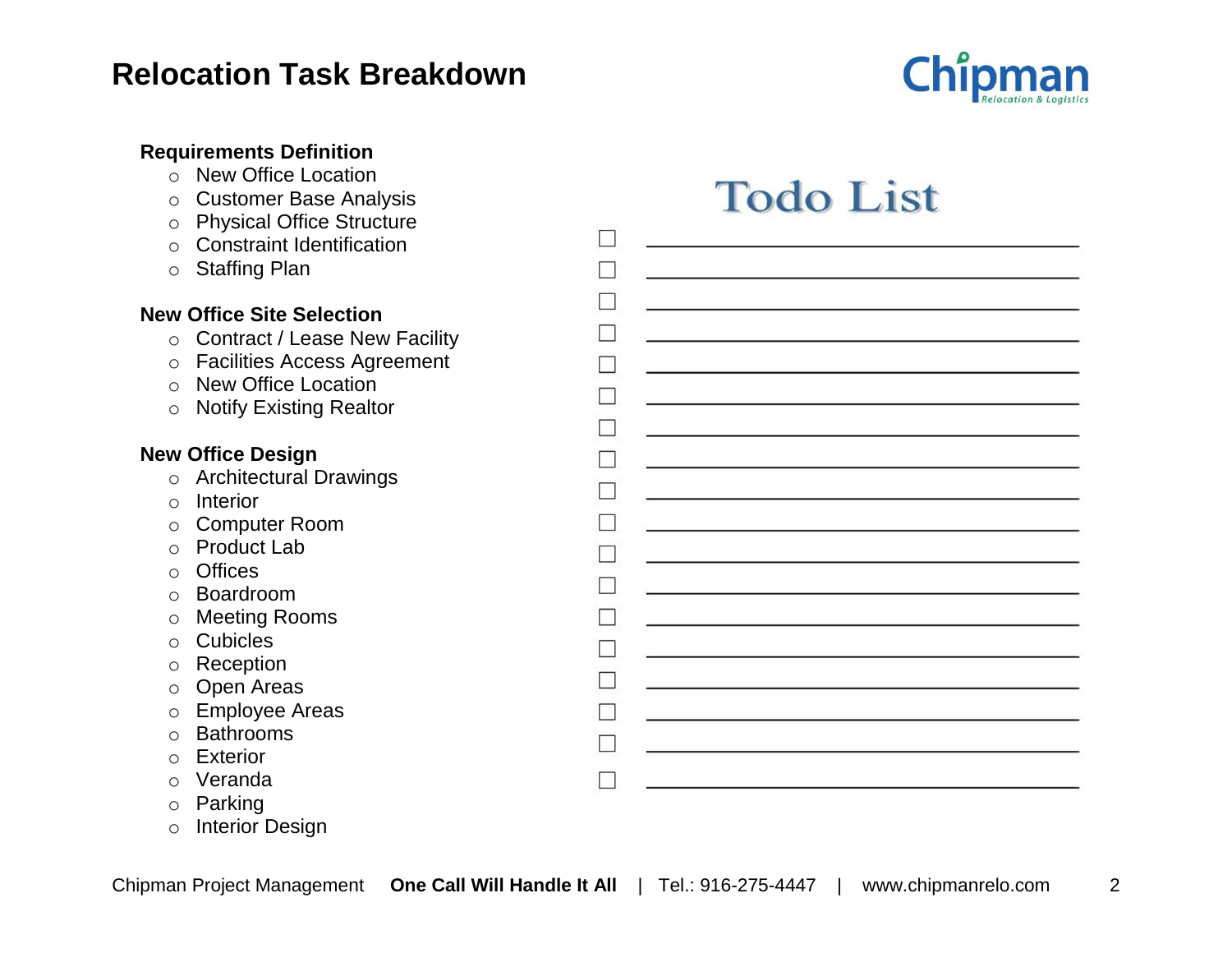

### **New Office Design (continued)**

- o Lighting
- o Flooring
- o Walls / Partitions
- o Furnishings
- o Fittings
- o Communications Requirements
- o Computer Network
- o Cabling
- o Electrical
- o Voice Network
- o Cabling
- o Security System
- o Key Card Access
- o Physical Security

#### o **Construction Build Out**

- o Planning Permission
- o Bid Process
- o Vendor Selection
- o Vendor Contracts
- o Utilities
- o Open Accounts
- o Activation
- o Interior Construction
- o Exterior Construction

#### o **Communications Network Build Out**

- o Bid Process
- o Vendor Selection

**Todo List** 

| П      |  |
|--------|--|
| $\Box$ |  |
| П      |  |
| $\Box$ |  |
| П      |  |
| $\Box$ |  |
| П      |  |
| $\Box$ |  |
| П      |  |
|        |  |
| $\Box$ |  |
| П      |  |
| $\Box$ |  |
| П      |  |
| $\Box$ |  |
| П      |  |
| П      |  |
| $\Box$ |  |
|        |  |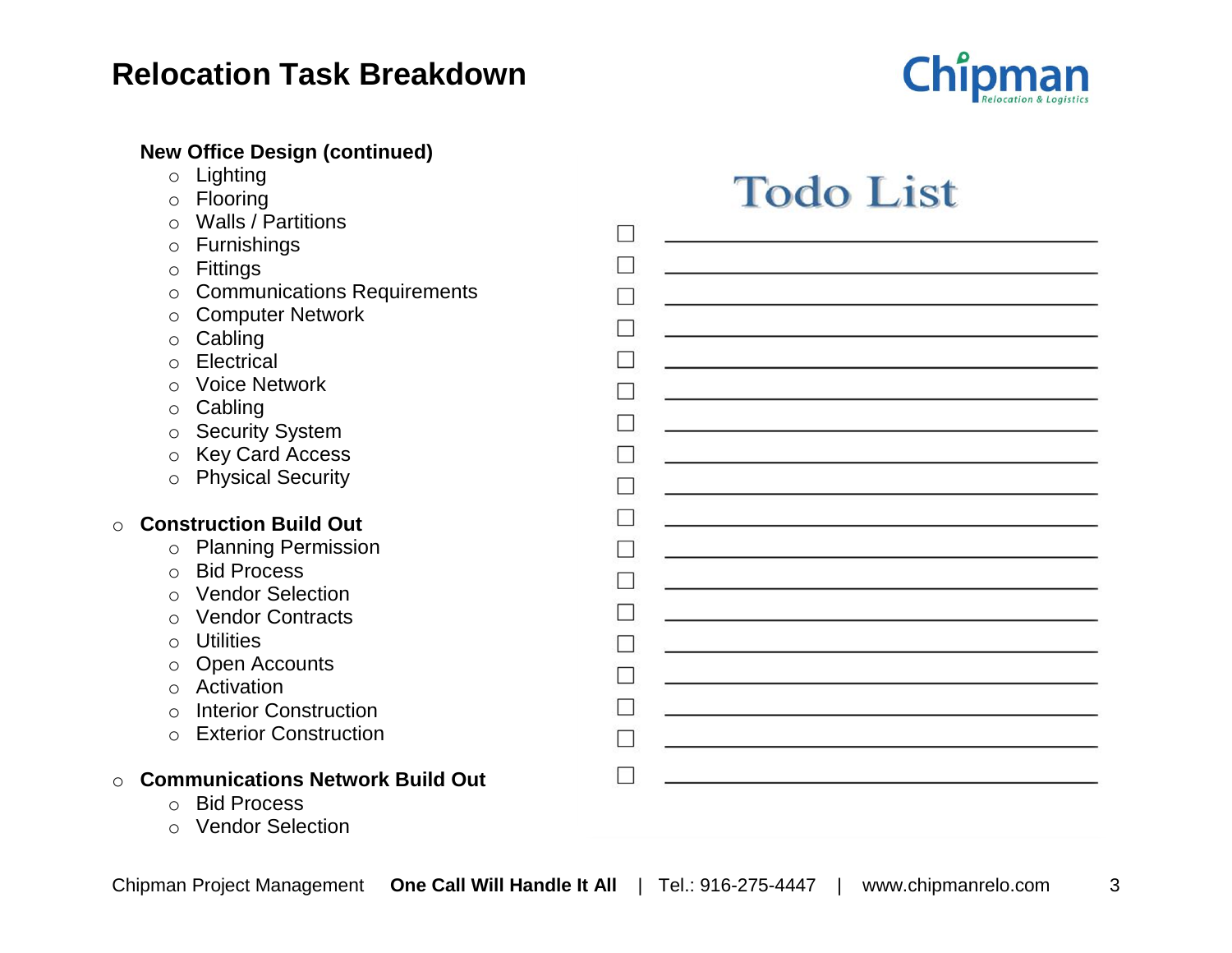

#### **Communications Network Build Out (continued)**

- o Vendor Contracts
- o Equipment Purchase and Acquisition
- o Vendor Selection
- o Vendor Contracts
- o Cabling
- o Internet Connectivity
- o Phone System
- $\circ$  New Equipment Implementation

#### **Interior Design**

- o Painting
- o Flooring
- o Furnishings and Fittings
- o Vendor Selection
- o Vendor Contracts
- o Installation

#### **Quality Review**

- o Code Compliance
- o Construction
- o Electrical
- o Occupancy Certificate

#### **Existing Location**

- o Purchase Packing Materials
- o Moving Company
- o Estimates
- o Vendor Selection
- o Insurance

# **Todo List**

|    | П                                                                                                                                                                                                                               |
|----|---------------------------------------------------------------------------------------------------------------------------------------------------------------------------------------------------------------------------------|
|    | $\Box$                                                                                                                                                                                                                          |
| วท | П                                                                                                                                                                                                                               |
|    | П                                                                                                                                                                                                                               |
|    | П                                                                                                                                                                                                                               |
|    | $\Box$                                                                                                                                                                                                                          |
|    |                                                                                                                                                                                                                                 |
|    | $\Box$                                                                                                                                                                                                                          |
|    | $\Box$                                                                                                                                                                                                                          |
|    | П                                                                                                                                                                                                                               |
|    | $\Box$                                                                                                                                                                                                                          |
|    | $\Box$                                                                                                                                                                                                                          |
|    | $\Box$                                                                                                                                                                                                                          |
|    | П                                                                                                                                                                                                                               |
|    | $\Box$                                                                                                                                                                                                                          |
|    | П                                                                                                                                                                                                                               |
|    |                                                                                                                                                                                                                                 |
|    | $\Box$                                                                                                                                                                                                                          |
|    | a di provincia di contro di contro di contro di contro di contro di contro di contro di contro di contro di co<br>Contro di contro di contro di contro di contro di contro di contro di contro di contro di contro di contro di |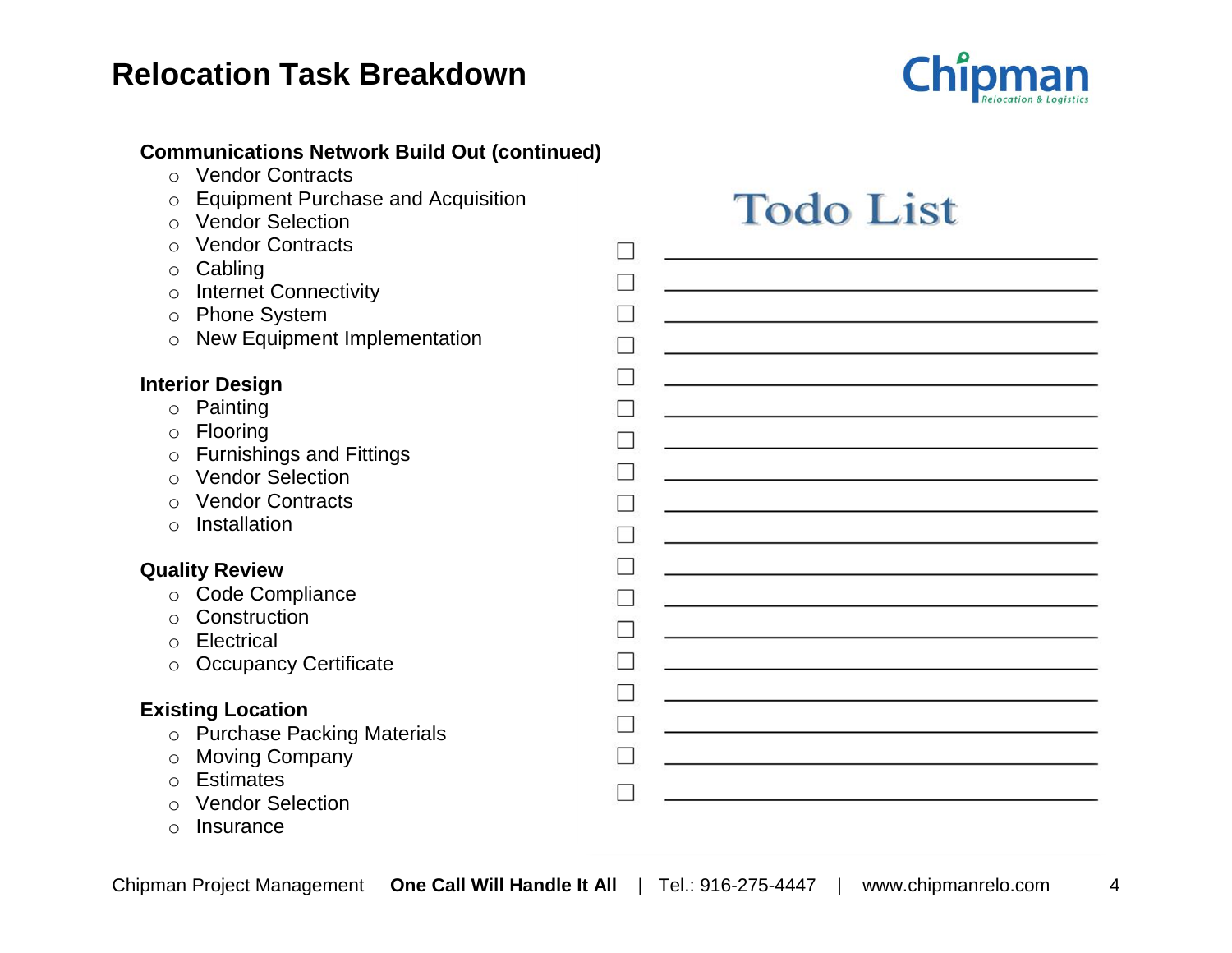

### **Existing Location (continued)**

- o Staff Packing
- o Paperwork
- o PCs
- $\circ$  Network Hardwa
- $\circ$  Cleaning Compa

### **New Location**

- $\circ$  Cleaning Compa
- o Staff Unpacking
- o PC Setup
- o Packing Materia

### **New Office Maintenar**

- o Housekeeping
- o Insurance
- $\circ$  Sanitation Services

### **Marketing**

- $\circ$  Change of Address
- o Customers
- o WWW
- o Print Media
- o Radio
- $\circ$  Staff Business C
- $\circ$  Corporate Letter

# **Todo List**

| are                     |                                                                                                                                                                                                                               |
|-------------------------|-------------------------------------------------------------------------------------------------------------------------------------------------------------------------------------------------------------------------------|
| any                     |                                                                                                                                                                                                                               |
|                         |                                                                                                                                                                                                                               |
| any                     |                                                                                                                                                                                                                               |
|                         |                                                                                                                                                                                                                               |
| Is Disposal / Recycling | <u> 1989 - Jan Sterling von de Berling von de Berling von de Berling von de Berling von de Berling von de Berlin</u>                                                                                                          |
|                         |                                                                                                                                                                                                                               |
| nce                     |                                                                                                                                                                                                                               |
|                         |                                                                                                                                                                                                                               |
| ces                     |                                                                                                                                                                                                                               |
|                         |                                                                                                                                                                                                                               |
| ess Notification        |                                                                                                                                                                                                                               |
|                         |                                                                                                                                                                                                                               |
|                         | the control of the control of the control of the control of the control of the control of the control of the control of the control of the control of the control of the control of the control of the control of the control |
|                         | <u> 1989 - Johann John Stein, markin fan it ferstjer fan de ferstjer fan it ferstjer fan de ferstjer fan it fers</u>                                                                                                          |
| Cards                   |                                                                                                                                                                                                                               |
| rhead and Material      |                                                                                                                                                                                                                               |
|                         |                                                                                                                                                                                                                               |